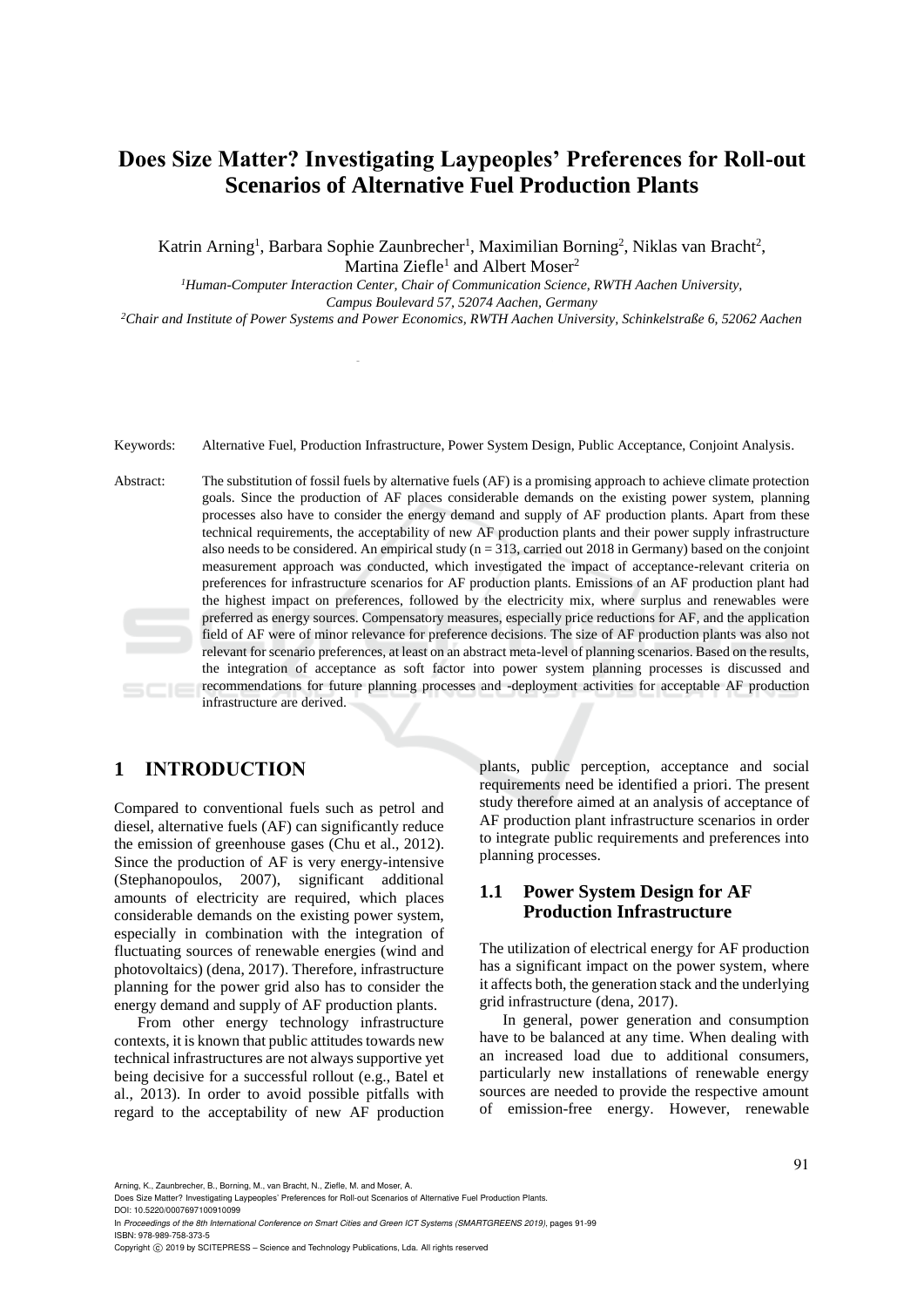energies that are politically favored (such as wind turbines and photovoltaics) are characterized by intermittent feed-in, which increases the need for flexibility in the system (Borning et al., 2018). Thus, both temporal flexibility options (e.g., storage systems, load flexibilization) as well as the spatial flexibility option of the grid are required for an efficient integration of additional consumers and producers into the power system. Therefore, suitable technical and operational restrictions of deployed technologies are of highest importance. Depending on the precise location and capacity of the fuel production plant, the impacts on the power system significantly vary, which imposes high challenges on future power system design.

Due to high capital expenditures and long lifetimes (40+ years) of the electrical assets, longterm expansion planning presents a method to anticipate future challenges and determine the most reasonable investments (Skar et al., 2014). One approach to consider public acceptance in power system planning is to add hard restrictions (e.g., minimal distances of wind power plants from residential areas) to the solution space (Cetinay et al., 2017, van Bracht et al., 2018). Hence, in order to provide robust investment recommendations, public acceptance should be taken into account as a soft factor in power system planning. Based on the interdependencies between the fuel production system and the electricity system, a first step is to include social acceptance in the infrastructure planning of fuel production plants. Thereupon, resulting social requirements regarding specific location types could be integrated within the longterm expansion planning of the power system.

## **1.2 Relevance of Acceptance in AF Production Infrastructure Design**

AF have been researched from a social science perspective mainly with regard to the *acceptance of fuel as final consumer product* (e.g., Chin et al., 2014). AF are mostly positively perceived, as long as they are not significantly more expensive than conventional fuels (Hackbarth and Madlener, 2016). Further, ecologic aspects of reducing  $CO<sub>2</sub>$ -emissions contribute to a positive perception, whereas the "fuel vs. food"-debate in growing feedstock for biofuels (Moula et al., 2017) or health or environmental risk perceptions (Roche et al., 2010) led to negative evaluations of AF.

The understanding of factors which influence *AF production facility acceptance, however,* is still limited. While economic and environmental impacts of biorefineries were intensively studied (e.g., Santibañez-Aguilar et al., 2014), only a few studies investigated AF production infrastructure acceptance. Most studies focused on site selection and ways of achieving community acceptance (e.g., Tigges and Noble, 2012; Fortenbery et al., 2013). However, some questions remain open: First, there is scarce knowledge on the accepted size of AF production plants. Second, since the energy system is currently in transition and is not yet able to provide the required electricity (dena, 2017), it would be valuable to know if an energy mix of renewable and conventional energy sources for AF production will be accepted by the public. Third, little is known about other factors which influence the acceptance of AF production plants, such as positive (local jobs, income, fuel price reduction incentives) or negative local effects (e.g. pollution and noise) (Lee et al., 2017). Especially smell emissions (Soland et al., 2013) and noise during the operation of the plant or increased transport negatively impact acceptance (Lee, 2017). Compensatory measures on the local level might also affect the acceptance of AF production plant siting. Beyond financial incentives, we want to find out which type of measure is preferred in this regard. Furthermore, the area of application of AF might also affect the acceptance of AF production plants (e.g., public transport or logistics).

Therefore, the present study examined the following research questions:

- 1.) Which aspects of AF production plant infrastructure design are most important for public acceptance?
- 2.) Which specific AF production plant scenario features are preferred by the public?
- 3.) How are future AF production plant scenarios evaluated by the public?

## **2 METHODOLOGY**

In order to answer the research questions, an empirical, quantitative study was conducted using conjoint analysis (CA).

#### **2.1 Conjoint Analysis**

CA allows for an ecologically valid investigation of complex decision scenarios (Rao, 2014). Respondents are asked to evaluate specific product profiles or scenarios, which are composed of multiple attributes and differ from each other in the attribute levels. CA delivers information about which attribute influences respondents' choice the most and which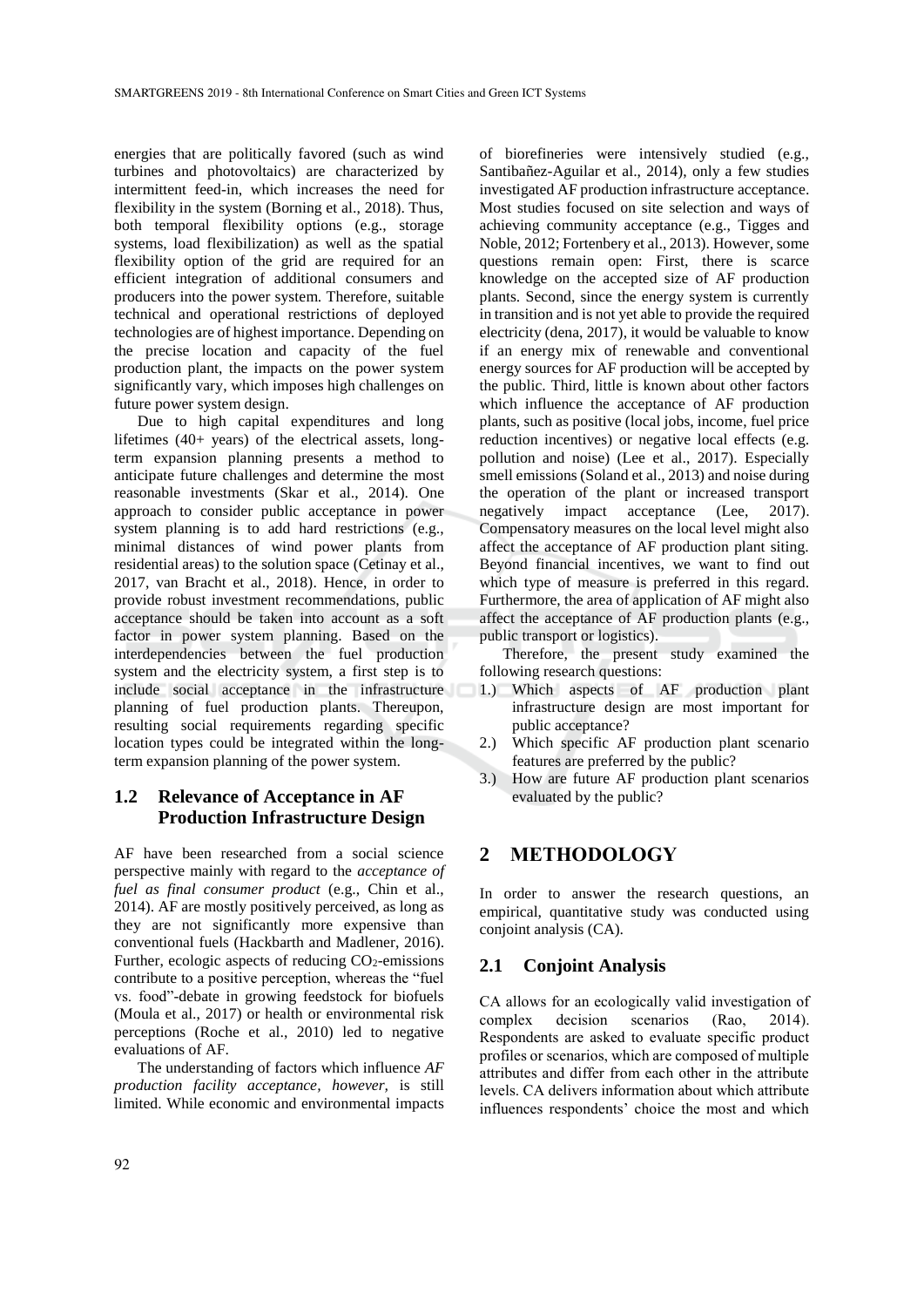level of an attribute is preferred. Preference shares can be interpreted as indicators of acceptance (Arning, 2017).

#### **2.2 Selection of Attributes**

The selection of attributes for the conjoint study was based on interviews with laypeople and experts in order to ensure that they reflect valid and relevant aspects of power system planning for both groups:

*Attribute 1: Size/distribution of AF production plants* with four levels "small plants", "rather small plants", "rather large plants" and "large plants" (Figure 1).



Figure 1: Icons for the attribute levels "size/distribution".

*Attribute 2: Electricity mix* with the levels "conventional", "renewables", "mix (renewables and conventional", and "surplus renewables" (Figure 2).



Figure 2: Icons for the attribute "electricity mix".

*Attribute 3: Field of application* for AF with the levels "public gas stations (private cars)", "logistics" (heavy-duty traffic and ships), and "air traffic" (Figure 3).



Figure 3: Icons for the attribute "field of application".

*Attribute 4: Emissions* of an AF production plant with the levels "none", "smell", "noise", "smell and noise" (Figure 4).



Figure 4: Icons for the attribute "emission".

*Attribute 5: Compensation* for AF production plant deployment with the levels "local jobs", "reduced price for alternative fuel", "local bus powered by alternative fuel", and "financial compensation" (Figure 5).



Figure 5: Icons for the attribute "compensation".

#### **2.3 The Questionnaire**

For the design of the questionnaire, SSI Web Software was used. The sample acquisition was done by an independent market research company to obtain a census-representative sample of people holding a driving license.

The questionnaire items were developed based on findings of qualitative pre-studies (interviews) and checked for comprehensibility, length of interview and wording. The questionnaire was structured as follows: First, quota-relevant information (driving license, gender, education, age, region) was assessed, followed by an assessment of driving-related characteristics. In the second part, the perception of and attitude regarding AF was measured by using 6 point Likert-scales  $(1 - \text{``do not agree at all'' to } 6 =$ "fully agree"). The third part started with an introduction into AF production plants, followed by the description of attributes and levels of the conjoint study. Then, the conjoint part (choice-based conjoint) with 9 choice tasks was presented, where participants indicated their preferred AF production plant scenario (Figure 6).



Figure 6: Screenshot of a choice task in the CBC-study.

#### **2.4 The Sample**

The sample  $(n = 313)$  was census-representative with regard to age, gender, and education in Germany. The mean age was  $M = 45.9$  years (SD = 13.7, 18-80) years), with 50.8% male and 49.2% female respondents. 47.6% held a primary educational degree, 25.6% a secondary degree, and 26.2% a tertiary degree.

*Car ownership and driving experience.* The majority (88.3%) reported to use their own car, 5% drive a company car, 0.7% use car-sharing, and 6% drive a privately lent car. Most of these cars were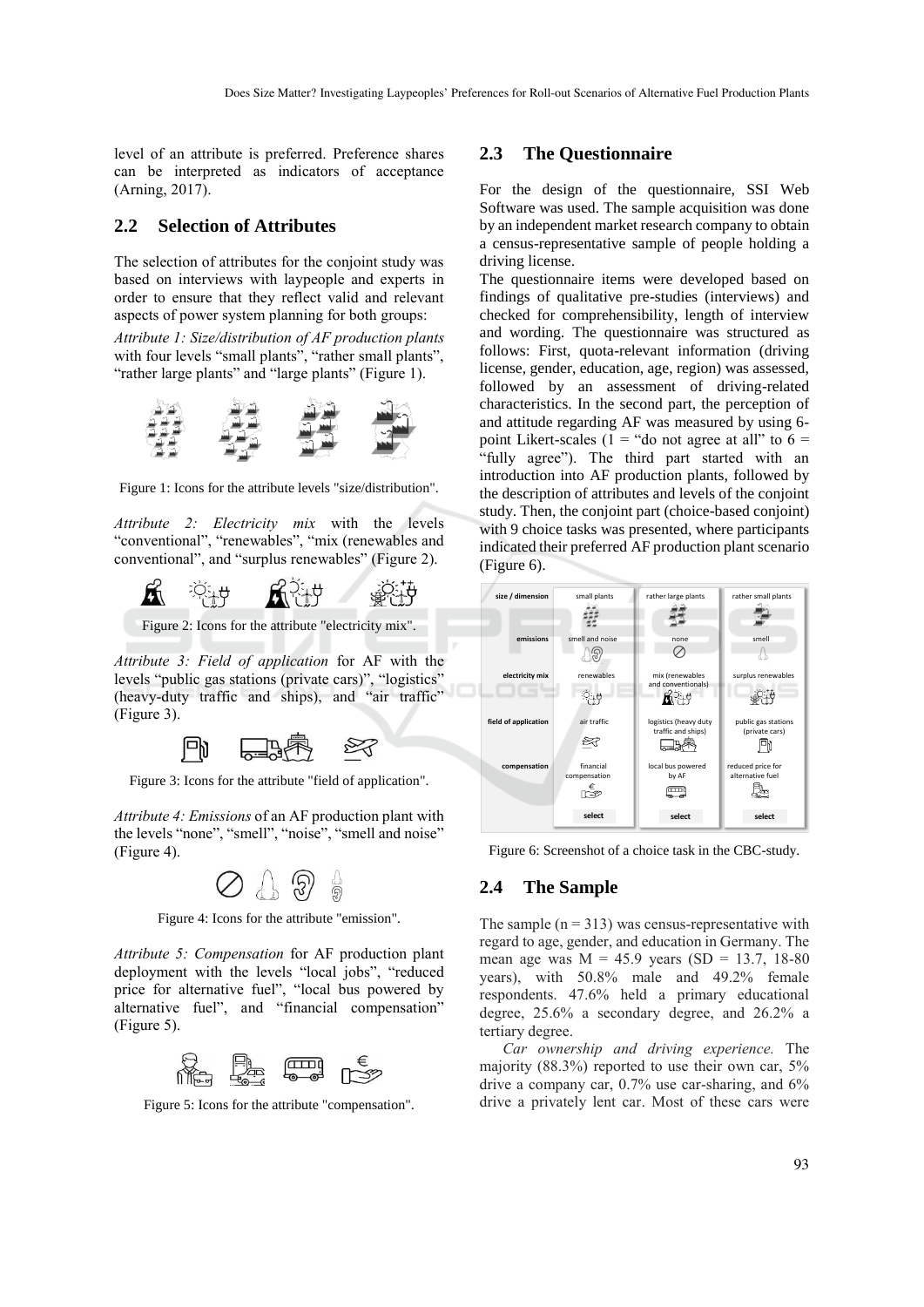gasoline-powered (74.3%), followed by dieselpowered cars (24.7%), only a small proportion were cars with gas- (0.7%) or hybrid (0.3%) drive. Asked for driving experience, the majority (46.3%) drove their car daily, 35.1% several times a week, 10.5% several times a month, 3.8% several times a year, and 4.2% reported to never use a car. Regarding annual mileage, 17.7% drive less than 5,000km/year, 25.3% drive 5,000-10,000km/year, 24.3% drive 10,000- 15,000km/year, 19% drive 15,000-20,000km/year and 11% drive more than 20,000km/year. Based on these data, the sample was considered sufficiently familiar with the subject of driving and able to provide valid data when evaluating alternative fuels.

*Interest* in AF was moderate  $(M = 3.7, SD = 1.2)$ . Self-reported AF *knowledge levels* were a rather low  $(M = 2.9, SD = 1.2)$ . The majority reported to have very low  $(14.4\%)$  or low  $(54.6\%)$  knowledge about alternative fuels, whereas only 29.1% reported to have good and 1.9% to have very good knowledge about AF and production processes.

#### **2.5 Data Analysis**

The conjoint data were analyzed utilizing Sawtooth Software (Sawtooth Software, 2017). Partial value utilities were computed on the basis of Hierarchical Bayes (HB) estimates and part-worth utilities importance scores were calculated. They indicate how important the attribute is for the preference choice compared to all other attributes. By using zerocentred differential part-worth utilities, which are scaled to sum to zero within each attribute, it is possible to compare differences between attribute levels. Sensitivity simulations were carried out by using the Sawtooth Market Simulator (Sawtooth Software, 2009).

#### **3 RESULTS**

#### **3.1 Alternative Fuel Production Plant Acceptance**

*General acceptance* of AF production plants was positive  $(M = 4.0, SD = 1.1)$ . Almost one quarter (23.9%) reported a high acceptance of AF production plants and 54.3% were positive about their deployment, whereas 13.7% were negative or even rejected (8%) the concept of AF production plants. The *local acceptance* of AF production plants, referring to a plant that is supposed to be built in the immediate neighbourhood, was lower  $(M = 3.1, SD =$ 1.3). Most respondents (61.0%) rejected the

deployment of an AF production plant close to their home, with 16.3% strongly rejecting the idea. A total of 39% approved the deployment of an AF production plant near their homes, with 2.9% being very much in favour.

Regarding the perception of specific *risks or barriers*, land use of AF production sites was the greatest concern ( $M = 4.3$ ,  $SD = 1.1$ ). Other potential barriers, such as smell emissions ( $M = 3.3$ ,  $SD = 1.1$ ), a negative cost-benefit ratio of deploying AF production plants ( $M = 3.3$ , SD = 1.2), perceived health risks  $(M = 3.2, SD = 1.1)$ , or noise emissions  $(M = 3.2, SD = 1.0)$ , were not perceived as critical (ratings close to the midpoint of the scale (3.5)).

### **3.2 Impact of Attributes on AF Production Plant Scenario Preference Decisions**

Relative importance scores were calculated to assess the relative impact of the included acceptancerelevant attributes on the preference decision for AF production plant scenarios (Figure 7).



Figure 7: Relative importance scores for AF production plant attributes in the CBC study.

The attribute "emissions" had the highest importance score, i.e., the strongest relative impact on the scenario choice  $(34.7\%, SD = 15.9)$ , followed by the attributes "electricity mix"  $(24.2\%, SD = 12.7)$ and "compensation" (19.1%,  $SD = 9.4$ ). The size of an AF production plant was the second-least important criterion in preference decisions (12.2%,  $SD = 7.8$ , the attribute with the lowest impact on scenario preferences was the "field of application"  $(9.8\%$ , SD = 6.4) of alternative fuels.

The findings indicate that potential emissions from an AF production plant were the most dominant attribute for AF production plant scenario acceptance. The electricity mix used to supply energy to the AF production facilities was also relevant, but with a lower impact on the preference decision. Interestingly, the size or distribution of AF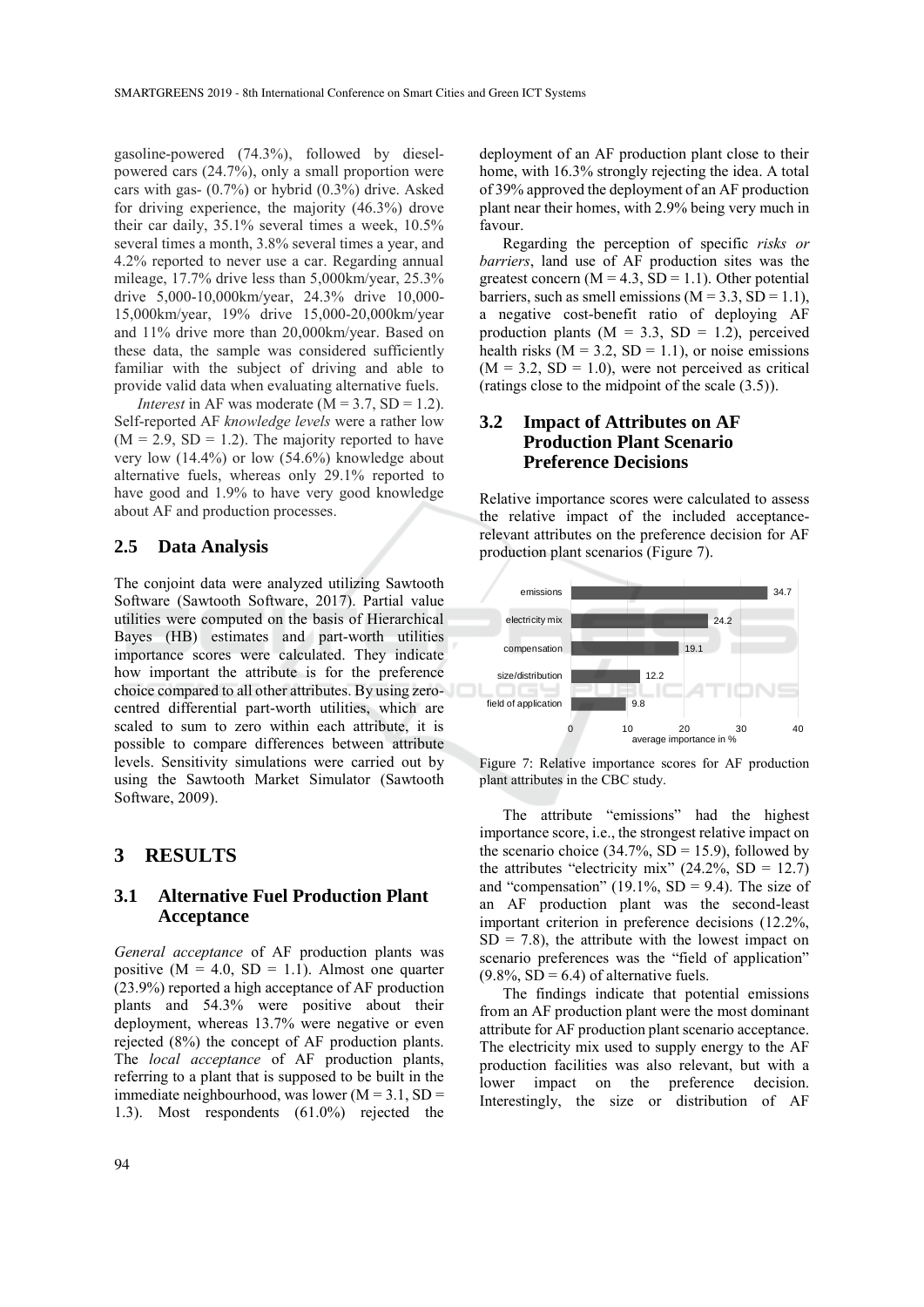production plants, one of the most relevant attributes for power system planning, was of minor importance for preference decisions relative to other acceptancerelevant criteria.

#### **3.3 Preferences for AF Production Plant Scenario Features**

Calculating the average zero-centred differential partworth utilities for all attribute levels revealed how specific features within an attribute affected respondents' scenario choice. Levels with higher scores were strongly preferred, whereas levels with lower scores (in comparison to the other levels of the same attribute) were rejected (Figure 8).

The utility values of the attribute "*emissions*" showed the largest difference between part-worth utilities due to the high importance score of the attribute (see 3.2). "No emissions" was highly preferred, as indicated by the highest utility value (utility =  $93.2$ , SD =  $50.9$ ). Compared to this, all other emission-attribute levels were rejected. The weakest rejection occurred for "noise" (utility  $= -4.1$ , SD  $=$ 19.3), followed by the rejection of the "smell" emission (utility  $= -17.1$ , SD  $= 25.9$ ). The combination of "noise and smell" emissions from an AF production plant was most strongly rejected by respondents (utility =  $-72.7$ , SD = 41.7).

Referring to the levels of the attribute "*electricity mix*", the second-most important attribute, the most preferred energy sources were "surplus renewables" (utility =  $29.8$ , SD =  $29.2$ ) and "renewables" (utility  $= 29.1$ , SD = 35.8). Compared to that, the "mix" (renewables and conventional)" received lower preferences (utility =  $6.8$ , SD =  $21.2$ ). Using "conventional" power supply for AF production (utility =  $-65.7$ , SD = 51.3) was the only level which was strongly rejected.

Focusing on the third most important criterion, "*compensation*", most features received slightly positive evaluations, such as the creation of "local jobs" (utility =  $7.7$ , SD =  $46.3$ ), "reduced price for alternative fuel" (utility = 7.6,  $SD = 27.3$ ) or "financial compensation" (utility  $= 2.7$ , SD  $= 45.5$ ). The only "compensation"-feature, which was rejected was "local bus powered by alternative fuel" (utility =  $18.1, SD = 37.3$ ).

For the second-least important attribute "*size/distribution*" of AF production plants no systematic preference pattern showed, which might be due to the low importance score. "Large" (utility = 3.9,  $SD = 30.7$ ) and "rather small plants" (utility = 3.8,  $SD = 21.9$ ) were favoured in comparison to

"rather large" (utility  $= -1.4$ , SD  $= 27.2$ ) and "small" AF production plants (utility =  $-6.3$ , SD = 33.9).

Regarding the least important attribute "field of application", the usage of AF for "private cars, AF available at public gas stations" (utility =  $13.2$ , SD = 21.9) was preferred in relation to "logistics - heavy duty traffic and ships" (utility =  $6.0$ , SD = 19.6) and "aviation" (utility =  $19.3$ , SD =  $21.0$ ), which was most strongly rejected.



Figure 8: Part-worth utilities (zero-centred diffs) for AF production plant scenario levels in the CBC study.

However, the high standard deviations in level judgements for the attributes "compensation" and "size/distribution" indicate that respondents differed in their perception and evaluation of different compensation measures.

## **3.4 Preference Simulations of Future AF Production Plant Infrastructure Scenarios**

Sensitivity simulations were carried out in a next step. The market simulator allows to estimate shares of preference for different scenarios and can be used as decision support tool in the roll-out planning stage of AF production plant scenarios. For this purpose, the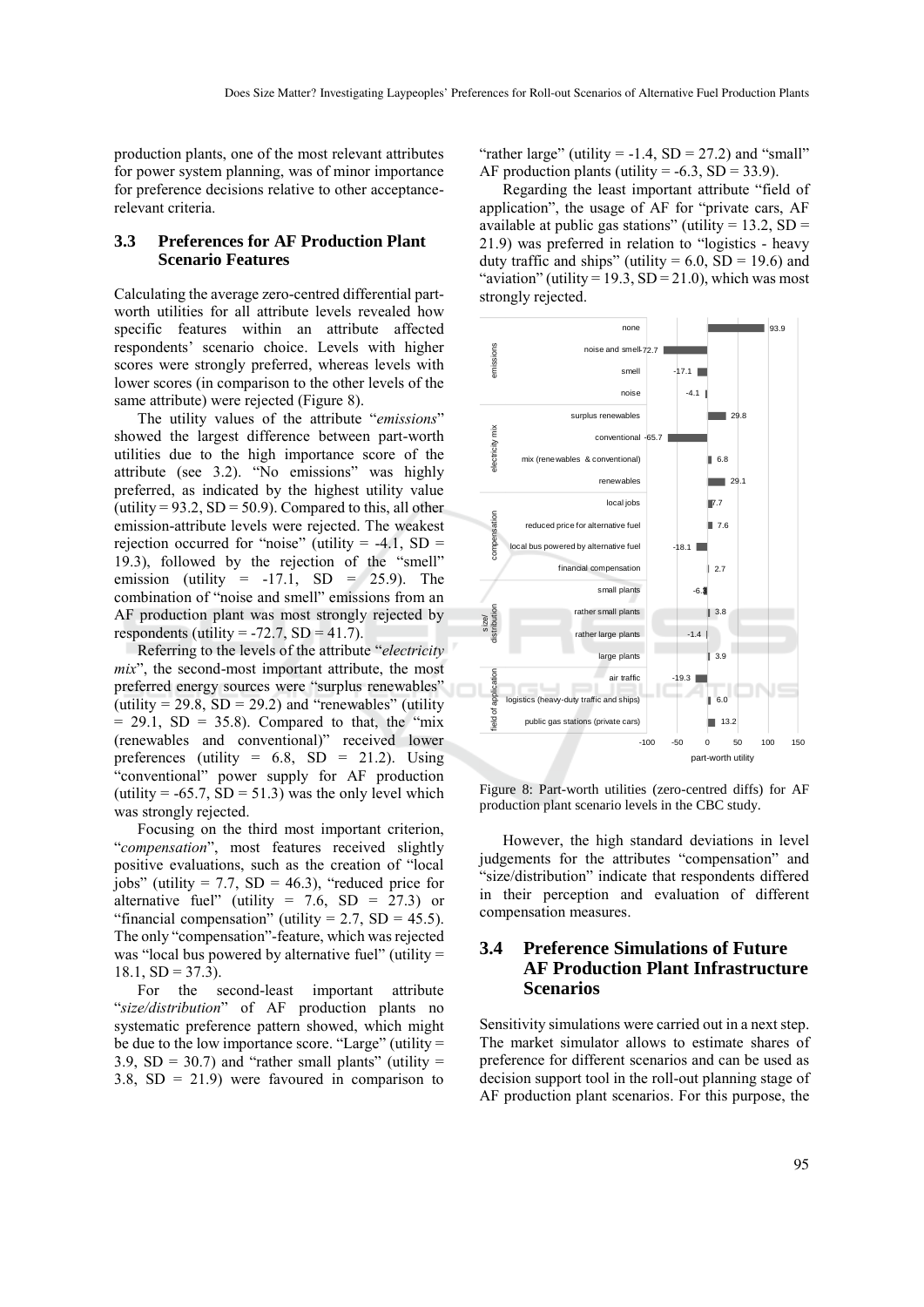most probable scenarios from power systems design perspective for the anticipated temporal development of AF production plants over the years 2025, 2035 and 2050 were analysed with regard to their social preference. In the scenario definition it was assumed that the entire energy system will be strongly decentralised, and renewables will play an important role. By 2050, the dominant electricity source for AF production will be "surplus renewables". Moreover, new innovative and cross sectorial technologies will lead to AF usage in all fields of application.

The "2025 scenario" with the scenario features "large plants", "electricity mix", "no emissions" and "private mobility" led to a preference share of 38.7%  $(SE = 1.4\%)$ . In the "2035 scenario" it was assumed that the AF production system was more decentralized with "rather small" plants, "no emissions", using an "electricity mix" for "logistics" purposes. The preference share for the "2050 scenario" was  $31.2\%$  (SE = 1.0%) for the logistics application context. The "2050 scenario" with the features "small plants", powered by "surplus" electricity, "no emissions", where fuel for the aviation context was produced, received a preference share of  $30.1\%$  (SE = 1.2).

Since the application context of AF for private mobility purposes was the most preferred, we also ran the simulation for the years 2025, 2035 and 2050 for the private mobility purpose (all other scenarios settings remained the same). Here, the scenario "2050" was the most preferred with a preference share of 39.5% ( $SE = 1.1\%$ ), followed by the scenario for the year "2025" (31.1%,  $SE = 1.3$ ) and for the year " $2035$ " (29.4%, SE = 0.9).

## **4 DISCUSSION**

We investigated the acceptance of AF production plant infrastructure scenarios to integrate public requirements into future planning processes to design "acceptable" AF production infrastructure scenarios.

## **4.1 Perception and Acceptance of Alternative Fuel Production Plants**

AF production plants and their required infrastructure were generally positively perceived. In line with other studies, local acceptance, i.e., being personally affected by an AF production plant, reduced acceptance ratings (e.g., Lee et al., 2017). Looking more specifically at risks associated with AF production plant roll-out, respondents were not too concerned by potential health risks or emissions from

an AF production plant. The highest risk perception referred to large land requirements by AF production facilities. Interestingly, the *size or distribution of AF production plants* only played a minor role in determining preferences, as shown in the CBC-study. We assume that the meta-level of planning scenarios and missing local affectedness of respondents by AF production plant planning processes is the reason for the low relevance of this factor in our study. However, it would be wrong to assume that the size of AF production facilities is not acceptance-relevant at all. As soon as location decisions are made and local communities are chosen for AF production plant roll-out, the physical dimensions and land requirements of production facilities become relevant and might lead to protests (e.g., Fortenbery et al., 2013). This leads to one important conclusion: The planning of AF production infrastructure must always start at the local level, otherwise no valid predictions can be made for public acceptance.

The factor "*emissions*" of an AF production plant exerted a considerably higher impact on scenario preferences, supporting the thesis that local effects are important for acceptance. Noise and especially smell emissions were the strongest determinants of acceptance. From a technical point of view, emissions play a minor role in technical infrastructure planning processes at this stage. However, planners should therefore work on preventing emissions, especially of unpleasant smell emissions (Soland et al., 2013).

Beyond that, the strong acceptance-determining influence of "emissions" has another important significance for AF infrastructure planning processes. It shows that acceptance decisions can be shaped by dimensions that are not taken into account by the technical side because they are (not yet) part of the technical planning process. The "acceptancerelevance" of "technically irrelevant" factors was also found in other acceptance contexts, such as the perception of the CCU technology, where the disposal of CO2-derived products in particular influenced their acceptance (van Heek et al., 2017). Technical infrastructure planners should therefore be aware that apparently unimportant factors can strongly affect acceptance and can act as "NoGos". Investigating public acceptance in early stages of technology infrastructure planning can provide added value by identifying these factors and by taking them into account at an early stage in the roll-out process.

The preferences for the "*electricity mix*" used to supply energy for AF production plants showed that renewable energy resources are strongly preferred compared to conventional energy sources. Surplus energy was the most preferred, which explains the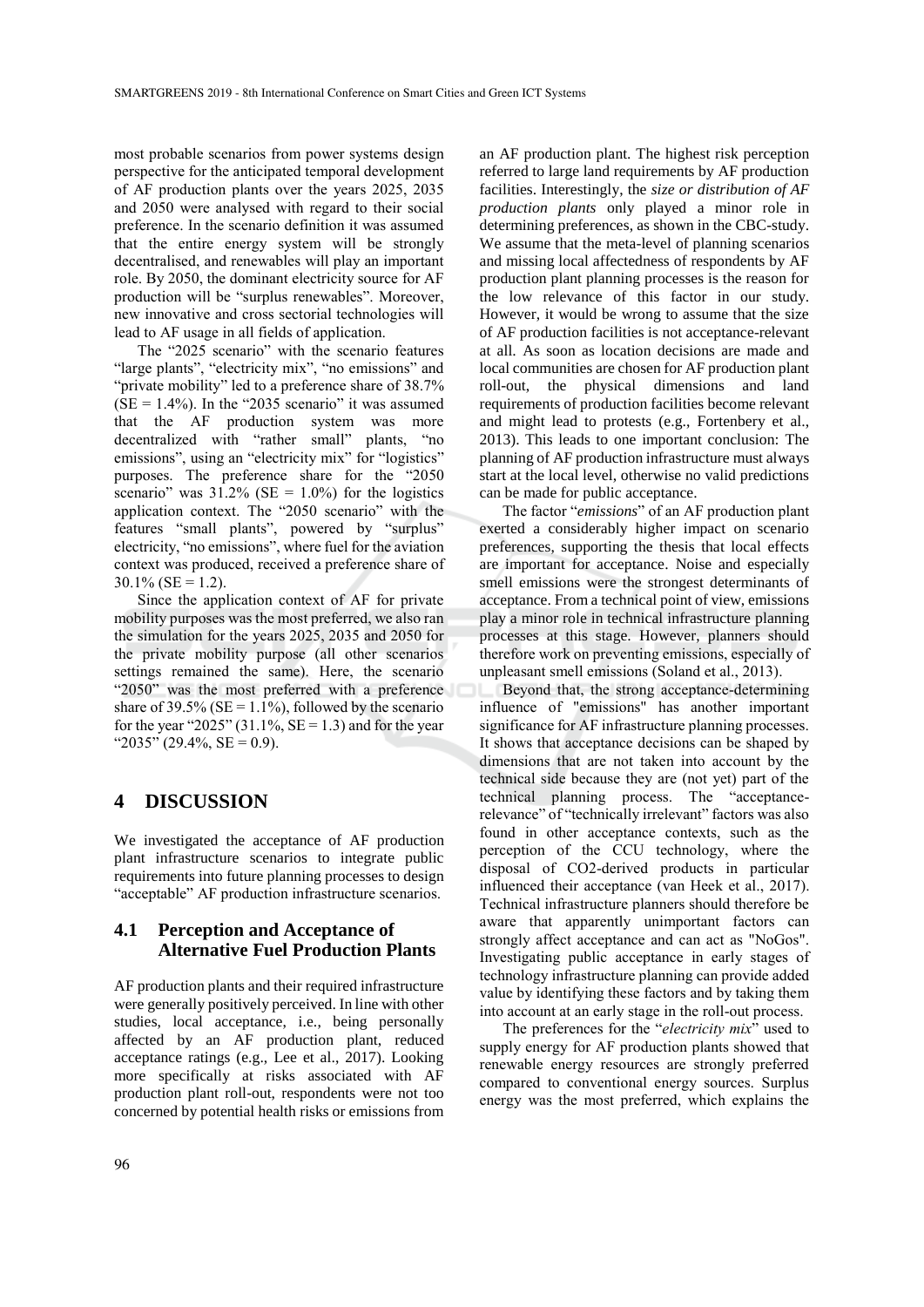highest preferences for the AF production scenario in the year 2050, which was assumed to be based on surplus energy. Until the power system will be able to provide surplus energy to supply AF production plants with energy in the year 2050, the production of alternative fuels should not be operated using electricity from conventional sources. Otherwise, there is a risk that the population might perceive this as "greenwashing", i.e. the use of "dirty" energy sources for the production of "green" products (e.g., Plec and Pettenger, 2012).

Further factors mentioned as acceptance-relevant in the prestudy-phase but exerting less influence in the scenario judgments were "field of application" and measures of "compensation", which could be offered to the local population near AF production plants. With regard to the perception of *compensation measures* for the deployment of an AF site (e.g. financial compensation), serving either as compensation or as incentives for AF site deployment (e.g. free public transport), there are also mixed findings in the literature. While in some infrastructure projects compensatory measures had a positive effect on acceptance during roll-out (Upham and Shackley, 2006), there were also cases where compensation did not impact acceptance (Soland et al., 2013). We suggest therefore that a positive effect of compensations cannot be assumed per se but that such measures must be developed in a participatory way with the affected community in order to act as an incentive and positively influence acceptance. In the context of AF production plant rollout, more research is needed in this regard.

Regarding the "*field of application"* for AF we can conclude from the acceptance evaluations, that the public is more likely to accept the roll-out of AF production plants if they can benefit directly from it, i.e. if the fuel produced can also be used for their own mobility. Compared to that, the other application purposes did not exert positive effects on scenario preferences (logistics or aviation). With regard to further research on AF and the roll-out of AF production sites, it is therefore advisable to primarily develop fuels and infrastructure systems for private mobility and to supply the logistics and aviation industries with alternative fuels in a second step. This prioritization can help to increase the acceptance of alternative fuels in the population.

In order to predict public preferences and acceptance for concrete technical rollout planning scenarios, sensitivity analyses were simulated for three future AF production plant infrastructure scenarios for the years 2025, 2035 and 2050. The *preference simulations* showed that the area of

application for alternative fuels, i.e. for private mobility, is a strong acceptance driver. The highest preference for the scenario in the year 2050 can be attributed to the intended use of surplus energies for the production of alternative fuels. This shows that the German "Energiewende" towards renewable energies in AF production system infrastructure design is not only a technical challenge for power system design, but also a concrete demand or social requirement by the public.

Even if the simulations do not consider all technically relevant factors and do not cover the level of local roll-out planning, they demonstrate how future roll-out scenarios can be complemented by an *a priori* acceptance assessment. So far, public acceptance of sustainable energy rollout scenarios has only been captured a posteriori, i.e. after the planning stage was completed and the deployment stage was initiated. The procedure presented here can contribute to promoting sustainable technology development that is also accepted by the population.

#### **4.2 Implications for the Power System**

Long-term planning tools for the power system generally use optimization models and mathematical programming to capture complex developments in the future. The objective function of those optimization problems is based on numerical values for the parameter (usually costs) being minimized or maximized (Luenberger et al., 2016). In the current study, a first attempt was made to include acceptance evaluations as further parameters into planning models. In a next step the acceptance evaluations need to be transformed to integrate them into power system planning models. Effects of the assessed acceptance-relevant attributes for AF production plants have to be either monetized or alternatively taken into account, e.g., within a multi-criteria objective function. By doing so, acceptance-relevant attributes can be considered as soft factors, which can serve as decision-support in making trade-off decisions for power system scenarios of AF production infrastructure.

### **4.3 Methodological Considerations and Future Research**

Future studies should differentiate between a general acceptance level and local acceptance, since directly affected residents living close to AF production plants assess the preferred size of production facilities or the type/intensity of emissions differently. As indicated by high standard deviations in respondents'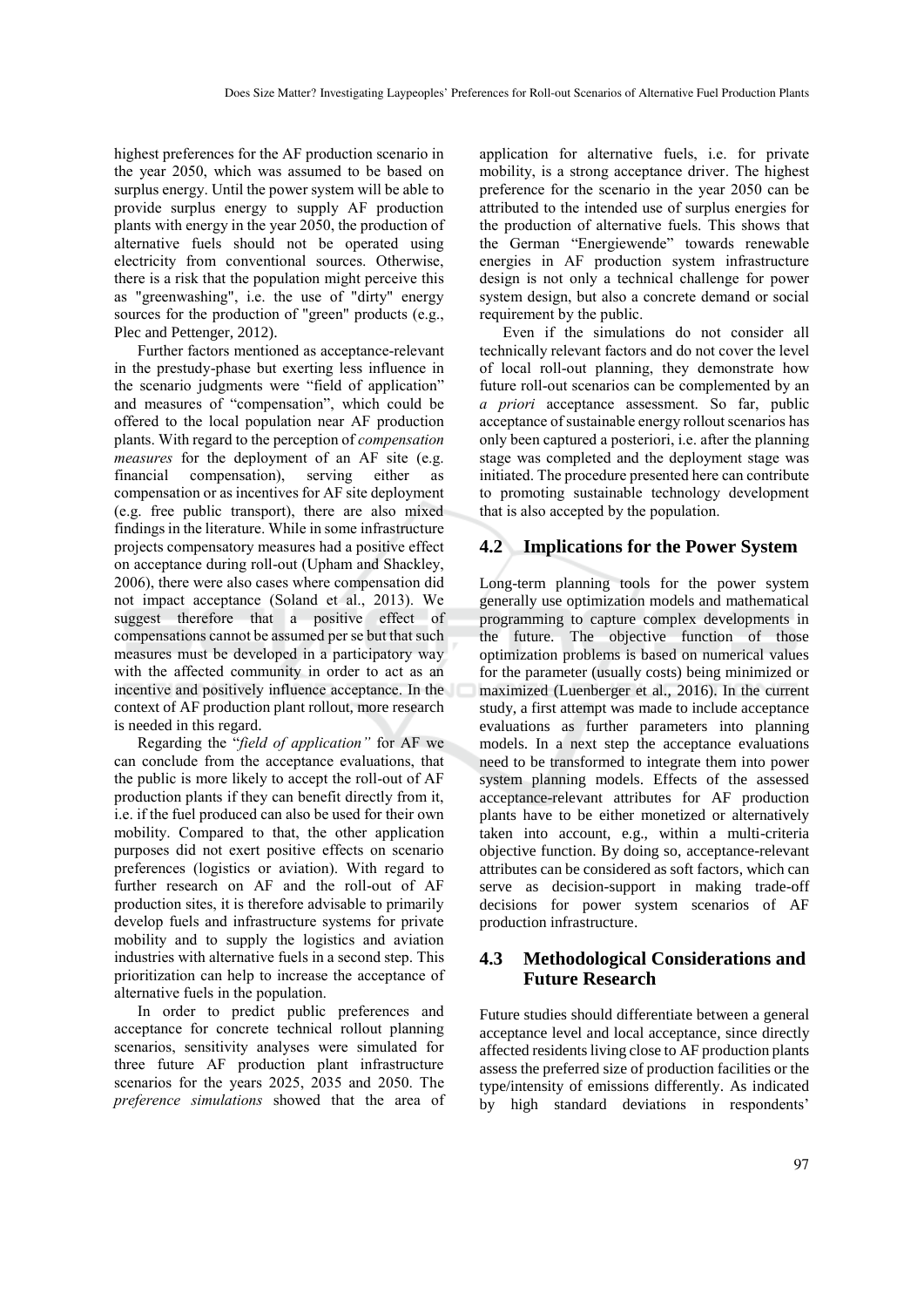judgements, future research should integrate individual factors to develop more target-group oriented recommendations and communication strategies (e.g., Arning et al., 2018). Further, the study should be replicated with a larger representative sample in Germany, but also with international samples to allow cross-cultural comparisons of AF production plant infrastructure acceptance.

## **5 CONCLUSIONS**

The present study successfully identified and assessed acceptance-relevant factors with regard to AF production plant infrastructure design. Although the integration of acceptance evaluations as soft factor into power design planning tools needs further methodological refinement, insights on drivers of AF production plant infrastructure acceptance were gained, which allowed to simulate preferences for future AF production plant roll-out scenarios.

## **ACKNOWLEDGEMENTS**

This work was supported by the Cluster of Excellence "Tailor-Made Fuels from Biomass", which is funded under Contract EXC 236 by the Excellence Initiative by the German federal and state governments to promote science and research at German universities.

## **REFERENCES**

- Arning, K. (2017). Conjoint Measurement. *The International Encyclopedia of Communication Research Methods, 1-10. Wiley*.
- Arning, K., van Heek, J., & Ziefle, M. (2018). Acceptance profiles for a carbon-derived foam mattress. Exploring and segmenting consumer perceptions of a carbon capture and utilization product. *Journal of Cleaner Production, 188, 171-184*.
- Batel, S., Devine-Wright, P., & Tangeland, T. (2013). Social acceptance of low carbon energy and associated infrastructures: A critical discussion. *Energy Policy, 58, 1-5*.
- Borning, M., van Bracht, N., Moser, A., Doré, L., Wolff, M., & Walther, G. (2018). Electricity-Based Fuel Production: An Assessment of its Impact on the European Power System Considering Flexibility. In *2018 15th International Conference on the European Energy Market, IEEE*.
- Cetinay, H., Kuipers, F. A., Guven, A. N. (2017). Optimal siting and sizing of wind farms. *Renewable Energy, 101, 51-58*.
- Chin, H. C., Choong, W. W., Alwi, S. R. W., &

Mohammed, A. H. (2014). Issues of social acceptance on biofuel development. *Journal of cleaner production, 71, 30-39*.

- Chu, S., Majumdar, A. (2012). Opportunities and challenges for a sustainable energy future. *Nature, 488, 294–303*.
- dena (2017). E-Fuels The potential of electricity-based fuels for low emission transport in the EU. *Deutsche Energie-Agentur GmbH (dena). Berlin*.
- Fortenbery, T. R., Deller, S. C., & Amiel, L. (2013). The location decisions of biodiesel refineries*. Land Economics, 89(1), 118-136*.
- Hackbarth, A., & Madlener, R. (2016). Willingness-to-pay for alternative fuel vehicle characteristics: A stated choice study for Germany. *Transportation Research Part A: Policy and Practice, 85, 89-111*.
- Lee, G. E., Loveridge, S., & Joshi, S. (2017). Local acceptance and heterogeneous externalities of biorefineries. *Energy Economics, 67, 328-336*.
- Luenberger, D. G., Ye, Yinyu (2016). Linear and Nonlinear Programming. *Springer International Publishing*.
- Moula, M. M. E., Nyári, J., & Bartel, A. (2017). Public acceptance of biofuels in the transport sector in Finland. International *Journal of Sustainable Built Environment, 6(2), 434-441*.
- Plec, E., & Pettenger, M. (2012). Greenwashing consumption: The didactic framing of ExxonMobil's energy solutions. *Environmental Communication: A Journal of Nature and Culture, 6(4), 459-476*.
- Rao, V. R. (2014). Applied conjoint analysis. *New York, NY: Springer*.
- Roche, M. Y., Mourato, S., Fischedick, M., Pietzner, K., & Viebahn, P. (2010). Public attitudes towards and demand for hydrogen and fuel cell vehicles: A review of the evidence and methodological implications. *Energy Policy, 38(10), 5301-5310*.
- Santibañez-Aguilar, J. E., González-Campos, J. B., Ponce-Ortega, J. M., Serna-González, M., & El-Halwagi, M. M. (2014). Optimal planning and site selection for distributed multiproduct biorefineries involving economic, environmental and social objectives. *Journal of cleaner production, 65, 270-294*.
- Sawtooth, 2009. Introduction to Market Simulators for Conjoint Analysis. [WWW Document]. URL https://www.sawtoothsoftware.com/download/techpap /introsim.pdf (accessed 2.22.19).
- Sawtooth, 2017. The CBC System for Choice-Based Conjoint Analysis. Technical Paper Version 9 [WWW Document]. URL https://sawtoothsoftware.com/down load/techpap/cbctech.pdf (accessed 2.22.19).
- Skar, C., Doorman, G. L., Tomasgard, A. (2014). The future European power system under a climate policy regime. *ENERGYCON 2014: IEEE International Energy Conference*.
- Soland, M., Steimer, N., & Walter, G. (2013). Local acceptance of existing biogas plants in Switzerland. *Energy Policy, 61, 802-810*.
- Stephanopoulos, G. (2007). Challenges in engineering microbes for biofuels production. *Science, 315(5813), 801-804*.